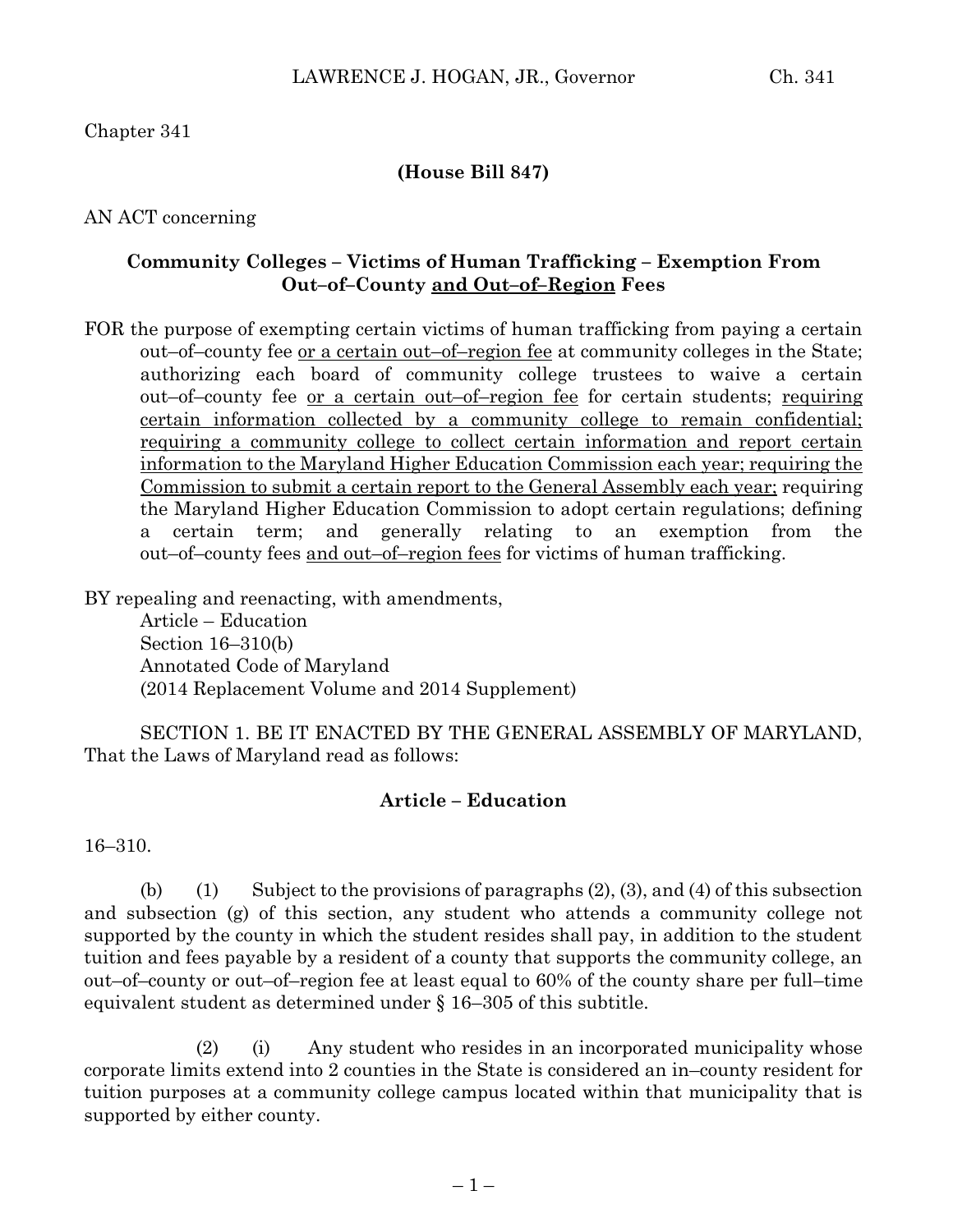(ii) If a student is considered an in–county resident under this paragraph and the student does not reside in the county that supports the community college, the county in which the student resides shall pay the difference between the out–of–county tuition and the in–county tuition.

(3) Each board of community college trustees may waive the out–of–county or out–of–region fee, as determined in paragraph (1) of this subsection, for a student who is employed by a business located in the county that supports the community college.

(4) (i) In this paragraph, "BRAC" means the Base Realignment and Closure process as announced by the United States Department of Defense.

(ii) Each board of community college trustees may waive the out–of–county fee or out–of–region fee as determined in paragraph (1) of this subsection for a student who resides in the county but does not meet the in–county residency requirement for tuition purposes and has moved to the State as an employee or a family member of an employee as part of BRAC.

**(5) (I) IN THIS PARAGRAPH, "VICTIM OF HUMAN TRAFFICKING" MEANS AN INDIVIDUAL WHO HAS BEEN RECRUITED, HARBORED, TRANSPORTED, PROVIDED, OR OBTAINED FOR LABOR, SERVICES, OR A SEXUAL ACT THROUGH THE USE OF FORCE, FRAUD, OR COERCION.**

**(II) EACH BOARD OF COMMUNITY COLLEGE TRUSTEES MAY WAIVE THE OUT–OF–COUNTY FEE OR OUT–OF–REGION FEE AS DETERMINED IN PARAGRAPH (1) OF THIS SUBSECTION FOR A STUDENT WHO ATTENDS THE COMMUNITY COLLEGE AND:**

**1. IS NOT A RESIDENT OF THE COUNTY; AND**

**2. IS A VICTIM OF HUMAN TRAFFICKING.**

# **(III) INFORMATION COLLECTED UNDER THIS PARAGRAPH AS PART OF A STUDENT'S REGISTRATION SHALL REMAIN CONFIDENTIAL.**

**(IV) 1. A COMMUNITY COLLEGE THAT ADMITS AN INDIVIDUAL WHO QUALIFIES FOR A WAIVER OF THE OUT–OF–COUNTY FEE OR OUT–OF–REGION FEE UNDER THIS PARAGRAPH SHALL:**

**A. KEEP A RECORD OF THE NUMBER OF INDIVIDUALS FOR WHOM A WAIVER WAS GRANTED IN ACCORDANCE WITH SUBPARAGRAPH (II) OF THIS PARAGRAPH; AND**